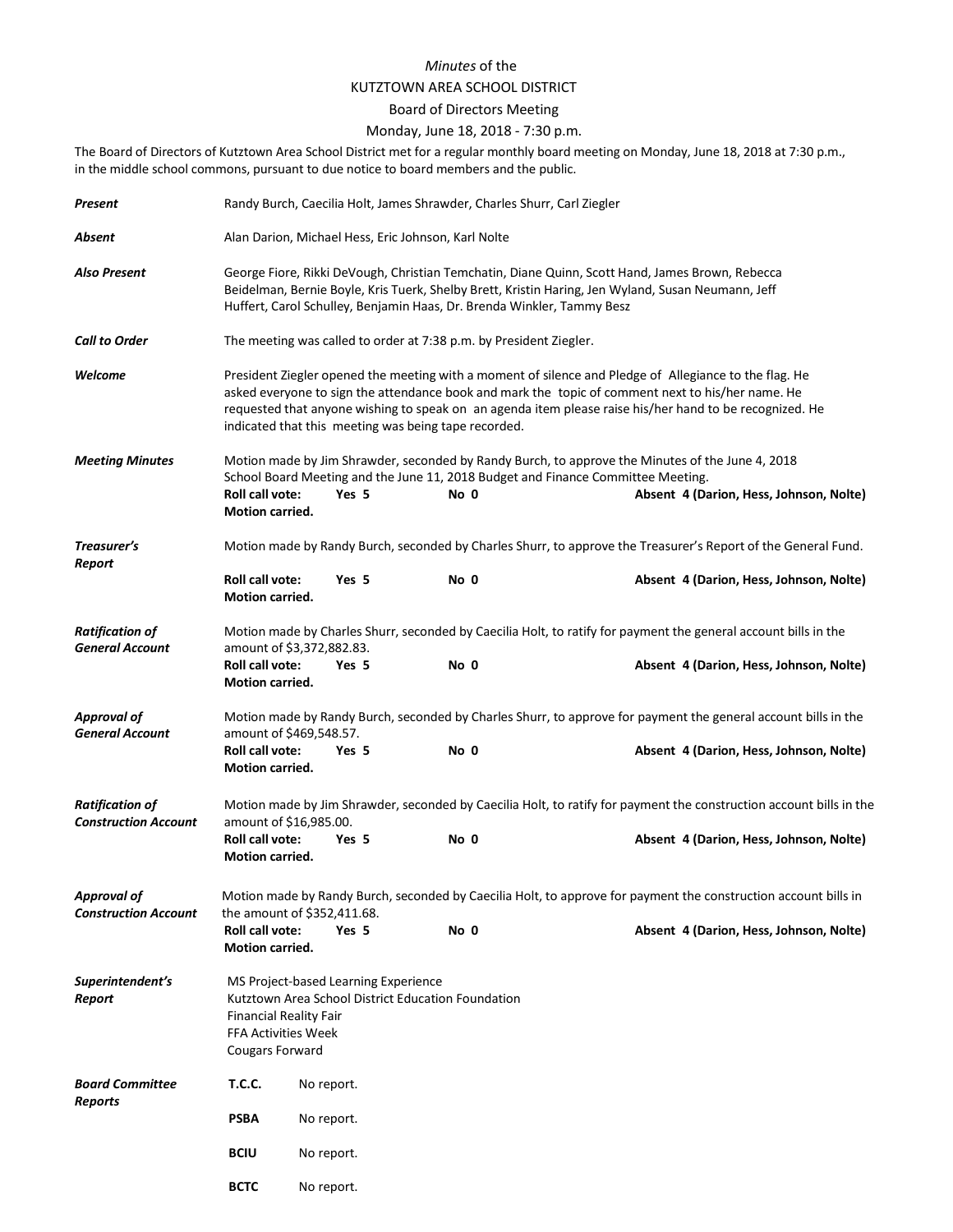|                                                     | P&C                                                                                                                                                                                                                                                 | Mrs. Holt reported the committee was presented new report card samples and reviewed policies.                                                                                                            |                                                                                                                                              |                                                                                                                                                                                                                                                                                                                                                                 |                                                                                                                                                                                                                                                                                                                                                                                                                                                                                                                                                                                                                                                                                                                                                                      |  |  |  |  |
|-----------------------------------------------------|-----------------------------------------------------------------------------------------------------------------------------------------------------------------------------------------------------------------------------------------------------|----------------------------------------------------------------------------------------------------------------------------------------------------------------------------------------------------------|----------------------------------------------------------------------------------------------------------------------------------------------|-----------------------------------------------------------------------------------------------------------------------------------------------------------------------------------------------------------------------------------------------------------------------------------------------------------------------------------------------------------------|----------------------------------------------------------------------------------------------------------------------------------------------------------------------------------------------------------------------------------------------------------------------------------------------------------------------------------------------------------------------------------------------------------------------------------------------------------------------------------------------------------------------------------------------------------------------------------------------------------------------------------------------------------------------------------------------------------------------------------------------------------------------|--|--|--|--|
|                                                     | ECC                                                                                                                                                                                                                                                 | Mr. Burch reported the committee received a recap of the stadium grand opening and reviewed open<br>coaching positions.                                                                                  |                                                                                                                                              |                                                                                                                                                                                                                                                                                                                                                                 |                                                                                                                                                                                                                                                                                                                                                                                                                                                                                                                                                                                                                                                                                                                                                                      |  |  |  |  |
|                                                     | <b>Facilities</b>                                                                                                                                                                                                                                   | Mr. Burch reported the committee discussed the installation of bollards at the middle school, repairs of<br>the high school parking lot, and the replacement of a boiler at the administration building. |                                                                                                                                              |                                                                                                                                                                                                                                                                                                                                                                 |                                                                                                                                                                                                                                                                                                                                                                                                                                                                                                                                                                                                                                                                                                                                                                      |  |  |  |  |
|                                                     | Student<br>Achievement                                                                                                                                                                                                                              | No report.                                                                                                                                                                                               |                                                                                                                                              |                                                                                                                                                                                                                                                                                                                                                                 |                                                                                                                                                                                                                                                                                                                                                                                                                                                                                                                                                                                                                                                                                                                                                                      |  |  |  |  |
| Personnel                                           | 1.<br>2.<br>3.<br>4.<br>5.<br>6.<br>Roll call vote:<br>Motion carried.                                                                                                                                                                              | end of the 2018-2019 school year.<br>December 16, 2018.<br>about February 7, 2019).<br>Jarrad Burkert<br>Matthew Snyder<br>Yes 5                                                                         | 45, and the balance at Bachelor's, Step 1, of the KATA/KASD contract.<br>HS Head Varsity Soccer Coach<br>HS Assistant Football Coach<br>No 0 | Motion made by Randy Burch, seconded by Caecilia Holt, to approve the following personnel items:<br>The approval of employee #283 to take an unpaid absence from November 1-30, 2018.<br>The approval of the following coaches, advisors, and stipends for the 2018-2019 school year:<br>All Personnel are Approved Pending Receipt of All Mandated Credentials | The approval of Beth Johnson as a Long-term Substitute High School Business teacher effective August 14, 2018<br>through the end of the 2018-2019 school year, at a rate of \$100 per day for days 1-20, \$110 per day for days 21-<br>The approval of employee #1749 to take an unpaid leave of absence, commencing the 2 <sup>nd</sup> semester through the<br>The approval of employee #1125 to take FMLA leave beginning on September 21, 2018 and ending on or about<br>The acceptance, with regret, of the resignation due to retirement, of Melanie Hartman as an Elementary Music<br>teacher at Greenwich and Kutztown Elementary Schools, effective the 105th student day of the year (on or<br>\$4500<br>\$2400<br>Absent 4 (Darion, Hess, Johnson, Nolte) |  |  |  |  |
| <b>Donation</b>                                     | Motion made by Charles Shurr, seconded by Randy Burch, to approve the acceptance of a donation, with gratitude,<br>from the Kutztown Area School District Education Foundation in the amount of \$526,940.03 to fund the Stadium<br>Project.        |                                                                                                                                                                                                          |                                                                                                                                              |                                                                                                                                                                                                                                                                                                                                                                 |                                                                                                                                                                                                                                                                                                                                                                                                                                                                                                                                                                                                                                                                                                                                                                      |  |  |  |  |
|                                                     | Roll call vote:<br>Motion carried.                                                                                                                                                                                                                  | Yes 5                                                                                                                                                                                                    | No 0                                                                                                                                         |                                                                                                                                                                                                                                                                                                                                                                 | Absent 4 (Darion, Hess, Johnson, Nolte)                                                                                                                                                                                                                                                                                                                                                                                                                                                                                                                                                                                                                                                                                                                              |  |  |  |  |
| <b>Policies</b>                                     | Motion made by Randy Burch, seconded by Charles Shurr, to approve the second reading and adoption of the<br>following policies:                                                                                                                     |                                                                                                                                                                                                          |                                                                                                                                              |                                                                                                                                                                                                                                                                                                                                                                 |                                                                                                                                                                                                                                                                                                                                                                                                                                                                                                                                                                                                                                                                                                                                                                      |  |  |  |  |
|                                                     |                                                                                                                                                                                                                                                     | Policy 815.<br>Policy 815.1<br>Policy 818.                                                                                                                                                               | Use of Social Networks<br><b>Contracted Services</b>                                                                                         | Acceptable Use of Internet, Computers And Network                                                                                                                                                                                                                                                                                                               |                                                                                                                                                                                                                                                                                                                                                                                                                                                                                                                                                                                                                                                                                                                                                                      |  |  |  |  |
|                                                     | Roll call vote:<br>Motion carried.                                                                                                                                                                                                                  | Yes 5                                                                                                                                                                                                    | No 0                                                                                                                                         |                                                                                                                                                                                                                                                                                                                                                                 | Absent 4 (Darion, Hess, Johnson, Nolte)                                                                                                                                                                                                                                                                                                                                                                                                                                                                                                                                                                                                                                                                                                                              |  |  |  |  |
|                                                     | Motion made by Randy Burch, seconded by Charles Shurr, to approve the first reading of Policy 138 - Language<br>Instruction Educational Program for English Learners.                                                                               |                                                                                                                                                                                                          |                                                                                                                                              |                                                                                                                                                                                                                                                                                                                                                                 |                                                                                                                                                                                                                                                                                                                                                                                                                                                                                                                                                                                                                                                                                                                                                                      |  |  |  |  |
|                                                     | Roll call vote:<br>Motion carried.                                                                                                                                                                                                                  | Yes 5                                                                                                                                                                                                    | No 0                                                                                                                                         |                                                                                                                                                                                                                                                                                                                                                                 | Absent 4 (Darion, Hess, Johnson, Nolte)                                                                                                                                                                                                                                                                                                                                                                                                                                                                                                                                                                                                                                                                                                                              |  |  |  |  |
| <b>Textbooks</b>                                    | Motion made by Randy Burch, seconded by Charles Shurr, to approve the adoption and purchase of the following<br>textbooks for the 2018-2019 school year:<br>Biology - \$8907.19<br>America: A Narrative History - \$2,337.95<br>Physics - \$7019.72 |                                                                                                                                                                                                          |                                                                                                                                              |                                                                                                                                                                                                                                                                                                                                                                 |                                                                                                                                                                                                                                                                                                                                                                                                                                                                                                                                                                                                                                                                                                                                                                      |  |  |  |  |
|                                                     | Roll call vote:<br>Motion carried.                                                                                                                                                                                                                  | Yes 5                                                                                                                                                                                                    | No 0                                                                                                                                         |                                                                                                                                                                                                                                                                                                                                                                 | Absent 4 (Darion, Hess, Johnson, Nolte)                                                                                                                                                                                                                                                                                                                                                                                                                                                                                                                                                                                                                                                                                                                              |  |  |  |  |
| <b>Administration/Act 93</b><br><b>Compensation</b> | Motion made by Randy Burch, seconded by Caecilia Holt, to approve the Administration and Act 93 salary<br>compensation for the 2018-2019 school year, which includes an increase not to exceed 3.4%.                                                |                                                                                                                                                                                                          |                                                                                                                                              |                                                                                                                                                                                                                                                                                                                                                                 |                                                                                                                                                                                                                                                                                                                                                                                                                                                                                                                                                                                                                                                                                                                                                                      |  |  |  |  |
|                                                     | Roll call vote:<br>Motion carried.                                                                                                                                                                                                                  | Yes 5                                                                                                                                                                                                    | No 0                                                                                                                                         |                                                                                                                                                                                                                                                                                                                                                                 | Absent 4 (Darion, Hess, Johnson, Nolte)                                                                                                                                                                                                                                                                                                                                                                                                                                                                                                                                                                                                                                                                                                                              |  |  |  |  |